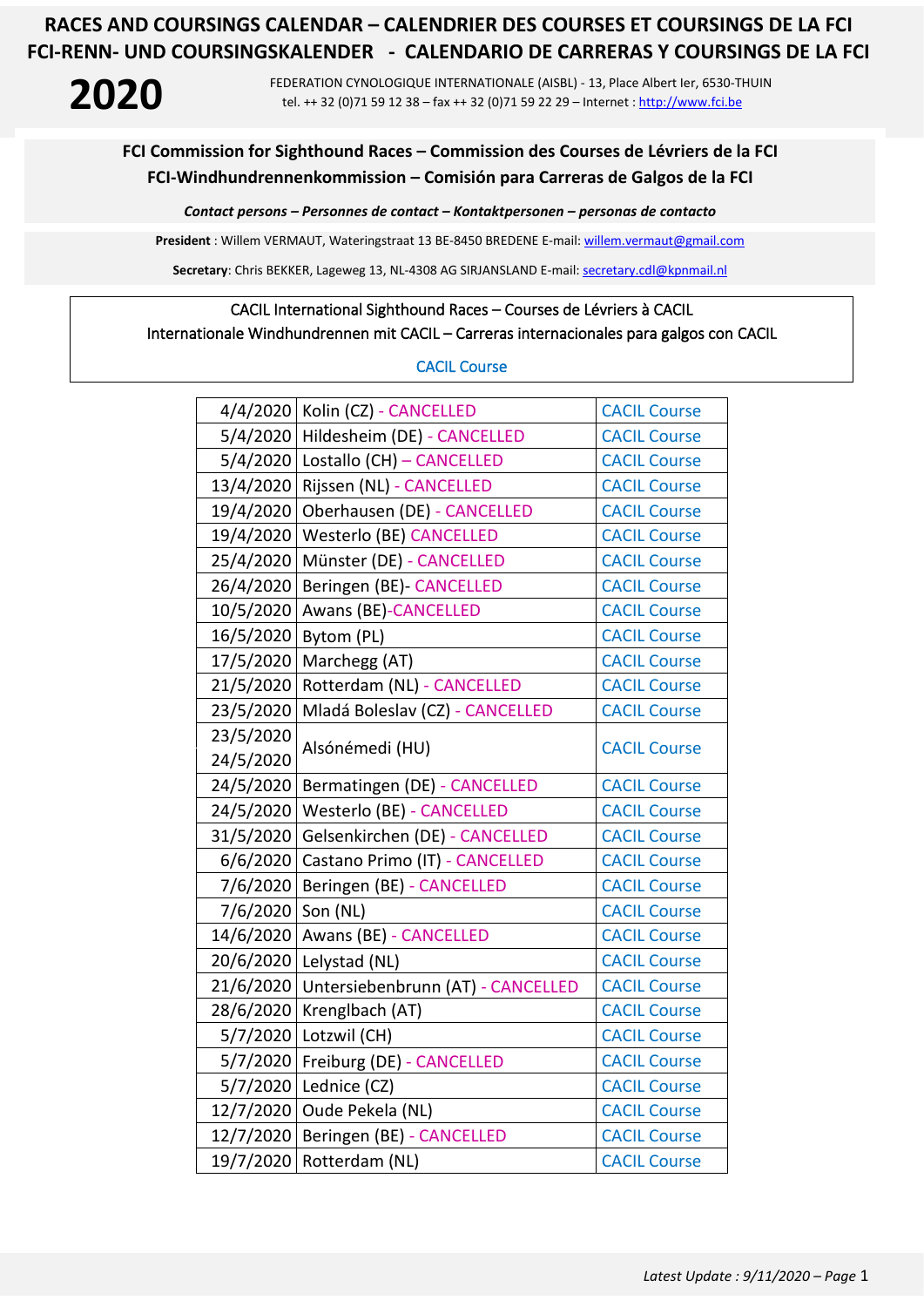

**2020** FEDERATION CYNOLOGIQUE INTERNATIONALE (AISBL) - 13, Place Albert Ier, 6530-THUIN tel. ++ 32 (0)71 59 12 38 – fax ++ 32 (0)71 59 22 29 – Internet : [http://www.fci.be](http://www.fci.be/)

| 25/7/2020<br>26/7/2020 | Yekaterinburg (RU) - CANCELLED     | <b>CACIL Course</b> |
|------------------------|------------------------------------|---------------------|
| 25/7/2020<br>26/7/2020 | Alsónémedi (HU)/Isaszeg- CANCELLED | <b>CACIL Course</b> |
| 2/8/2020               | Tampere (FI) - CANCELLED           | <b>CACIL Course</b> |
| 9/8/2020               | Kleindöttingen (CH)                | <b>CACIL Course</b> |
| 9/8/2020               | Awans (BE) - CANCELLED             | <b>CACIL Course</b> |
| 15/8/2020              | Hamburg (DE) - CANCELLED           | <b>CACIL Course</b> |
| 16/8/2020              | Son (NL)                           | <b>CACIL Course</b> |
| 23/8/2020              | Lorch (DE) - CANCELLED             | <b>CACIL Course</b> |
| 23/8/2020              | Lednice (CZ)                       | <b>CACIL Course</b> |
| 29/8/2020              | Rijssen (NL)                       | <b>CACIL Course</b> |
| 30/8/2020              | Landstuhl (DE) - CANCELLED         | <b>CACIL Course</b> |
| 4/9/2020               | <b>FCI WORLD CHAMPIONSHIP</b>      |                     |
| 5/9/2020               | Helsinki (FI) - CANCELLED          | <b>CACIL Course</b> |
| 6/9/2020               |                                    |                     |
| 12/9/2020              | Hyvinkää (FI) - CANCELLED          | <b>CACIL Course</b> |
| 13/9/2020              | Lelystad (NL)                      | <b>CACIL Course</b> |
| 13/9/2020              | Krenglbach (AT)                    | <b>CACIL Course</b> |
| 13/9/2020              | Freiburg (DE)                      | <b>CACIL Course</b> |
| 13/9/2020              | Greppin (DE) - CANCELLED           | <b>CACIL Course</b> |
| 13/9/2020              | Westerlo (BE)                      | <b>CACIL Course</b> |
| 19/9/2020              | Bytom (PL)                         | <b>CACIL Course</b> |
| 27/9/2020              | Lostallo (CH)                      | <b>CACIL Course</b> |
| 27/9/2020              | Gelsenkirchen (DE)                 | <b>CACIL Course</b> |
| 3/10/2020              | Mladá Boleslav (CZ) - CANCELLED    | <b>CACIL Course</b> |
| 4/10/2020              | Untersiebenbrunn (AT)              | <b>CACIL Course</b> |
| 11/10/2020             | Castano Primo (IT)                 | <b>CACIL Course</b> |
| 11/10/2020             | Rifferswil (CH)                    | <b>CACIL Course</b> |
| 11/10/2020             | Westerlo (BE)                      | <b>CACIL Course</b> |
| 18/10/2020             | Geldrop (NL)                       | <b>CACIL Course</b> |
| 25/10/2020             | Oude Pekela (NL)                   | <b>CACIL Course</b> |
| 25/10/2020             | Kleindöttingen (CH)                | <b>CACIL Course</b> |
| 25/10/2020             | Beringen (BE)                      | <b>CACIL Course</b> |
| 1/11/2020              | Spaarndam (NL)                     | <b>CACIL Course</b> |
| 1/11/2020              | Awans (BE) - CANCELLED             | <b>CACIL Course</b> |
|                        |                                    |                     |

**FCI EUROPEAN CHAMPIONSHIP**

| 2021 | <b>Germany</b> | <b>CACIL Course</b> |
|------|----------------|---------------------|

*Latest Update : 9/11/2020 – Page* 2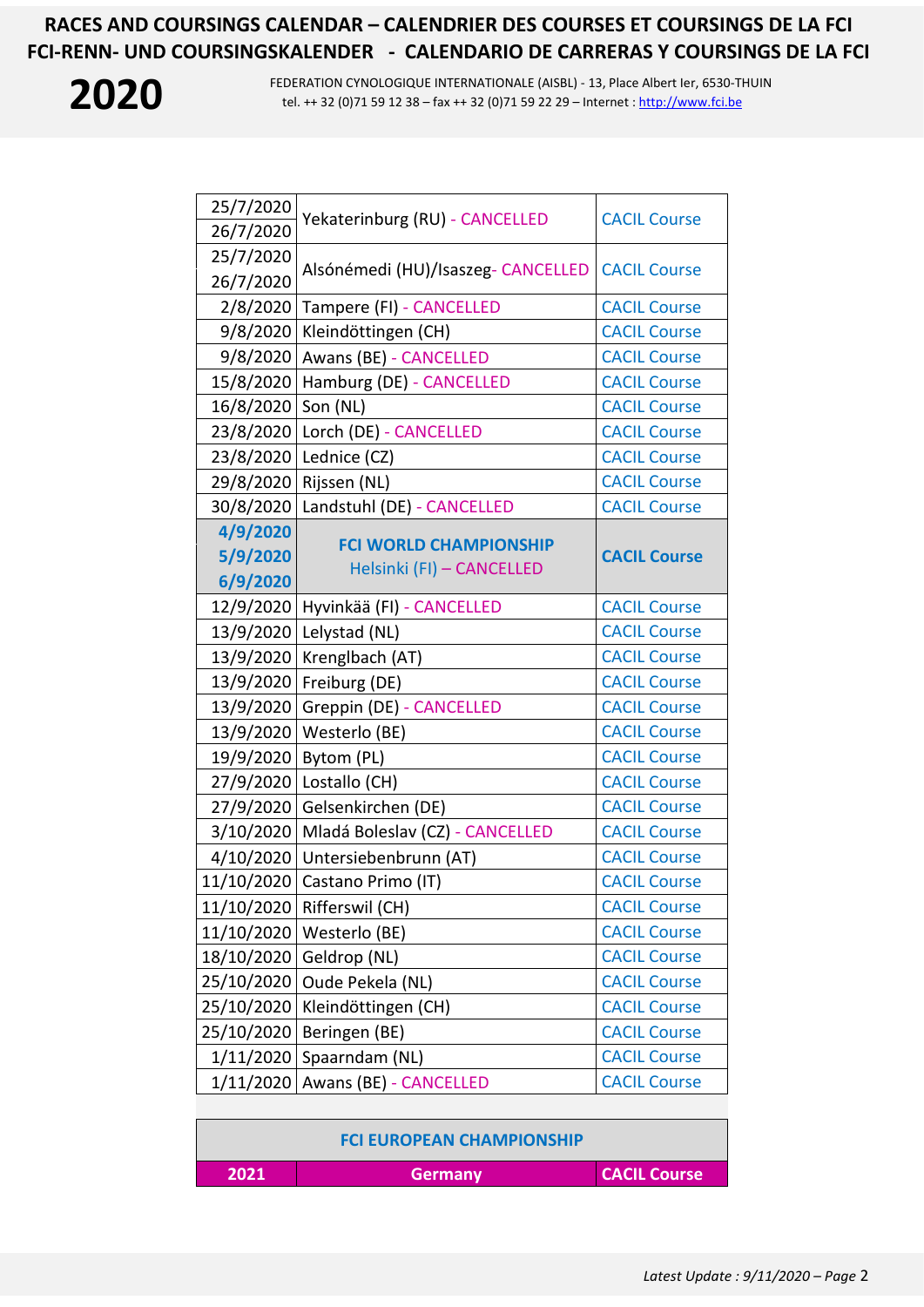

**2020** FEDERATION CYNOLOGIQUE INTERNATIONALE (AISBL) - 13, Place Albert Ier, 6530-THUIN tel. ++ 32 (0)71 59 12 38 – fax ++ 32 (0)71 59 22 29 – Internet : [http://www.fci.be](http://www.fci.be/)

### **Epreuves internationales de coursings à CACIL – International CACIL Coursings Internationale Coursings mit CACIL – Coursings internacionales con CACIL CACIL Coursings**

| 18/1/2020 |                                    | <b>CACIL</b>    |
|-----------|------------------------------------|-----------------|
| 19/1/2020 | Stubaital (AT)                     | <b>Coursing</b> |
| 25/1/2020 |                                    | <b>CACIL</b>    |
| 26/1/2020 | Galtur (AT)                        | <b>Coursing</b> |
| 29/2/2020 |                                    | <b>CACIL</b>    |
| 1/3/2020  | Adamov (SK)                        | <b>Coursing</b> |
| 29/2/2020 |                                    | <b>CACIL</b>    |
| 1/3/2020  | Alsónémedi (HU)                    | <b>Coursing</b> |
| 7/3/2020  | Pribislavec (HR) - CANCELLED       | <b>CACIL</b>    |
|           |                                    | <b>Coursing</b> |
| 14/3/2020 | Geel (BE) - CANCELLED              | <b>CACIL</b>    |
| 15/3/2020 |                                    | <b>Coursing</b> |
| 14/3/2020 | Hoope (DE)                         | <b>CACIL</b>    |
| 15/3/2020 |                                    | <b>Coursing</b> |
| 14/3/2020 | Medlánky (CZ) - CANCELLED          | <b>CACIL</b>    |
| 15/3/2020 |                                    | <b>Coursing</b> |
| 14/3/2020 | Gerbeviller (FR)                   | <b>CACIL</b>    |
| 15/3/2020 |                                    | <b>Coursing</b> |
| 14/3/2020 |                                    | <b>CACIL</b>    |
| 15/3/2020 | Spitzerberg (AT) - CANCELLED       | <b>Coursing</b> |
| 15/3/2020 | Rifferswil (CH) - CANCELLED        | <b>CACIL</b>    |
|           |                                    | <b>Coursing</b> |
| 15/3/2020 | Cavriana (IT) - CANCELLED          | <b>CACIL</b>    |
|           |                                    | <b>Coursing</b> |
| 21/3/2020 | Dolsko, Ljubljana (SI) - CANCELLED | <b>CACIL</b>    |
| 22/3/2020 |                                    | <b>Coursing</b> |
| 21/3/2020 | Pecínov (CZ) - CANCELLED           | <b>CACIL</b>    |
| 22/3/2020 |                                    | <b>Coursing</b> |
| 21/3/2020 | Perpignan (FR) - CANCELLED         | <b>CACIL</b>    |
| 22/3/2020 |                                    | <b>Coursing</b> |
| 28/3/2020 | Amermont (BE) - CANCELLED          | <b>CACIL</b>    |
| 29/3/2020 |                                    | <b>Coursing</b> |
| 29/3/2020 | Lotzwil (CH) - CANCELLED           | <b>CACIL</b>    |
|           |                                    | <b>Coursing</b> |
| 29/3/2020 | Spaarndam (NL) - CANCELLED         | <b>CACIL</b>    |
|           |                                    | <b>Coursing</b> |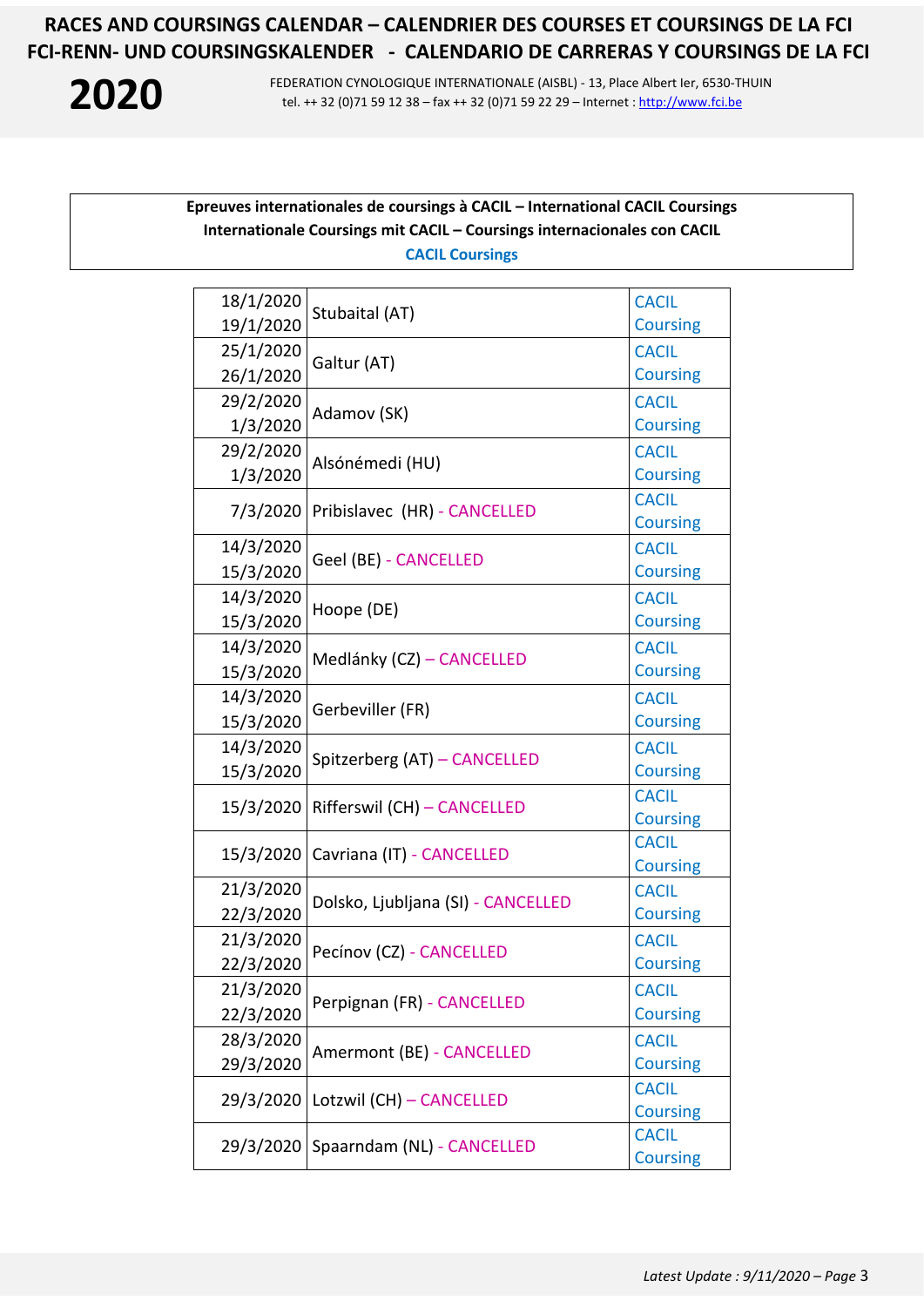| 4/4/2020<br>5/4/2020   | Spitzerberg (AT) - CANCELLED                  | <b>CACIL Coursing</b> |
|------------------------|-----------------------------------------------|-----------------------|
| 4/4/2020<br>5/4/2020   | Bytom (PL) - CANCELLED                        | <b>CACIL Coursing</b> |
| 4/4/2020<br>5/4/2020   | Rouge (FR) - CANCELLED                        | <b>CACIL Coursing</b> |
| 4/4/2020<br>5/4/2020   | Werkendam (NL) - CANCELLED                    | <b>CACIL Coursing</b> |
| 12/4/2020              | Laferté-sur-Amance (FR) -<br><b>CANCELLED</b> | <b>CACIL Coursing</b> |
| 12/4/2020<br>13/4/2020 | Hoope (DE) - CANCELLED                        | <b>CACIL Coursing</b> |
| 18/4/2020<br>19/4/2020 | Barlin (FR) - CANCELLED                       | <b>CACIL Coursing</b> |
| 26/4/2020              | Jaunmarupe (LV) - CANCELLED                   | <b>CACIL Coursing</b> |
| 26/4/2020              | <b>Belfort (FR) - CANCELLED</b>               | <b>CACIL Coursing</b> |
| 16/5/2020<br>17/5/2020 | Axel (NL) - CANCELLED                         | <b>CACIL Coursing</b> |
| 16/5/2020<br>17/5/2020 | Agonges (FR) - CANCELLED                      | <b>CACIL Coursing</b> |
| 17/5/2020              | Radnice (CZ) - CANCELLED                      | <b>CACIL Coursing</b> |
| 24/5/2020              | Harjumaa (EE) - CANCELLED                     | <b>CACIL Coursing</b> |
| 30/5/2020<br>31/5/2020 | Tüttleben (DE) - CANCELLED                    | <b>CACIL Coursing</b> |
| 30/5/2020<br>31/5/2020 | Tahitótfalu (HU)                              | <b>CACIL Coursing</b> |
| 30/5/2020<br>31/5/2020 | Jylland (DK)                                  | <b>CACIL Coursing</b> |
| 1/6/2020               | Aarau (CH) - CANCELLED                        | <b>CACIL Coursing</b> |
| 6/6/2020<br>7/6/2020   | Ottenschlag (AT)                              | <b>CACIL Coursing</b> |
| 14/6/2020              | Oude Pekela (NL)                              | <b>CACIL Coursing</b> |
| 20/6/2020<br>21/6/2020 | Gesves (BE) - CANCELLED                       | <b>CACIL Coursing</b> |
| 20/6/2020<br>21/6/2020 | Poznan (PL) - CANCELLED                       | <b>CACIL Coursing</b> |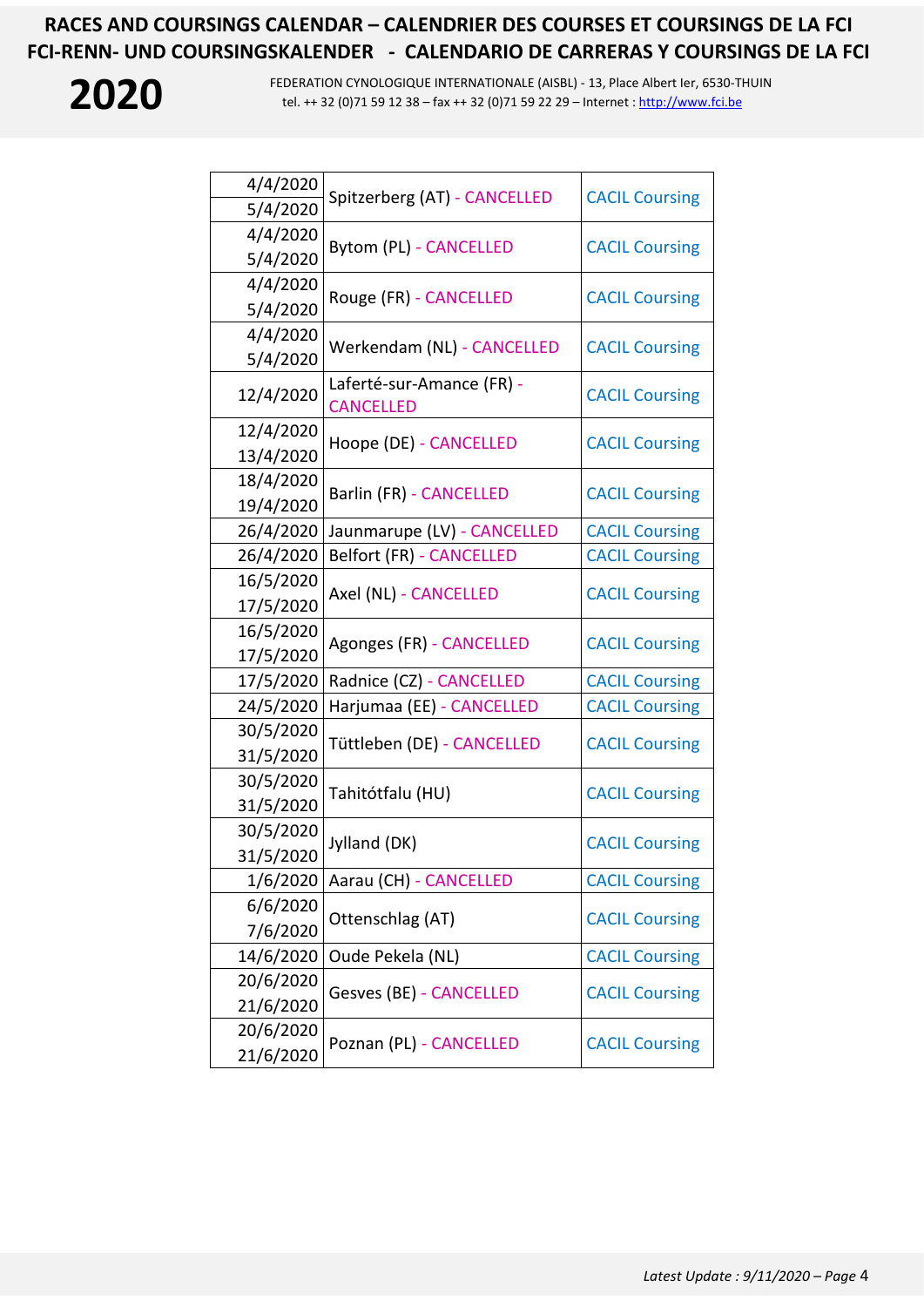| 27/6/2020 |                               | <b>CACIL</b>    |
|-----------|-------------------------------|-----------------|
| 28/6/2020 | Chardonnay (FR) - CANCELLED   | <b>Coursing</b> |
|           | Harjumaa (EE) - CANCELLED     | <b>CACIL</b>    |
| 28/6/2020 |                               | <b>Coursing</b> |
| 4/7/2020  | Jelenia Góra / Rybnica (PL)   | <b>CACIL</b>    |
| 5/7/2020  |                               | <b>Coursing</b> |
| 11/7/2020 |                               | <b>CACIL</b>    |
| 12/7/2020 | Barlin (FR)/Achere- CANCELLED | <b>Coursing</b> |
| 18/7/2020 |                               | <b>CACIL</b>    |
| 19/7/2020 | Hässleholm (SE) - CANCELLED   | <b>Coursing</b> |
| 18/7/2020 |                               | <b>CACIL</b>    |
| 19/7/2020 | Tampere (FI) - CANCELLED      | <b>Coursing</b> |
| 25/7/2020 | Jaunmarupe (LV)               | <b>CACIL</b>    |
|           |                               | <b>Coursing</b> |
| 26/7/2020 | Balgach (CH) - CANCELLED      | <b>CACIL</b>    |
|           |                               | <b>Coursing</b> |
| 26/7/2020 | Harjumaa (EE)                 | <b>CACIL</b>    |
|           |                               | <b>Coursing</b> |
| 27/7/2020 | Stoxa (SE) - CANCELLED        | <b>CACIL</b>    |
| 28/7/2020 |                               | <b>Coursing</b> |
| 1/8/2020  | Bratislava (SK)               | <b>CACIL</b>    |
| 2/8/2020  |                               | <b>Coursing</b> |
| 22/8/2020 | Leek (NL)                     | <b>CACIL</b>    |
| 23/8/2020 |                               | <b>Coursing</b> |
| 22/8/2020 |                               | <b>CACIL</b>    |
| 23/8/2020 | Moscow (RU)                   | <b>Coursing</b> |
| 22/8/2020 |                               | <b>CACIL</b>    |
| 23/8/2020 | Vilniaus (LT)                 | <b>Coursing</b> |
|           |                               | <b>CACIL</b>    |
|           | 23/8/2020   Lotzwil (CH)      | <b>Coursing</b> |
| 29/8/2020 | Rujiena (LV)                  | <b>CACIL</b>    |
|           |                               | <b>Coursing</b> |
| 29/8/2020 | Chojnice/Swornegacie (PL)     | <b>CACIL</b>    |
| 30/8/2020 |                               | <b>Coursing</b> |
| 30/8/2020 | Pärnumaa (EE)                 | <b>CACIL</b>    |
|           |                               | <b>Coursing</b> |
| 12/9/2020 | Gdynia/Przywidz (PL)          | <b>CACIL</b>    |
|           |                               | <b>Coursing</b> |
| 12/9/2020 | Laferté-sur-Amance (FR)       | <b>CACIL</b>    |
| 13/9/2020 |                               | <b>Coursing</b> |
|           | Lóréve (HU)                   | <b>CACIL</b>    |
| 13/9/2020 |                               | <b>Coursing</b> |
| 12/9/2020 | Lorcé (BE)                    | <b>CACIL</b>    |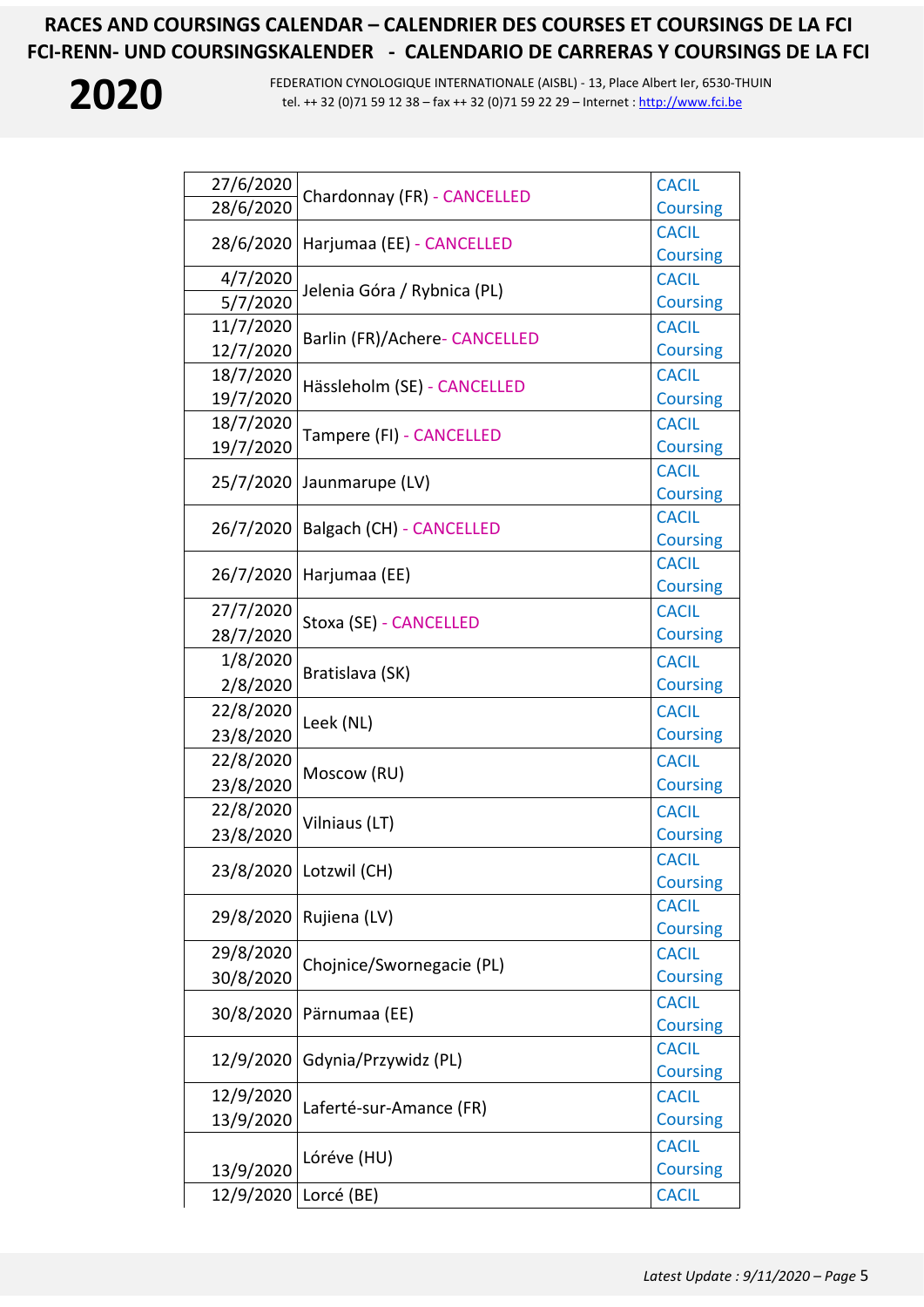| 13/9/2020  |                                   | <b>Coursing</b> |
|------------|-----------------------------------|-----------------|
| 12/9/2020  |                                   | <b>CACIL</b>    |
| 13/9/2020  | Yekaterinburg (RU)                | <b>Coursing</b> |
|            |                                   | <b>CACIL</b>    |
| 13/9/2020  | Erbusco(IT)                       | <b>Coursing</b> |
| 19/9/2020  | Kiev (UA)                         | <b>CACIL</b>    |
|            |                                   | <b>Coursing</b> |
| 19/9/2020  | Gerbeviller (FR)                  | <b>CACIL</b>    |
| 20/9/2020  |                                   | <b>Coursing</b> |
| 20/9/2020  | Vysocany u Hrusovan (CZ)          | <b>CACIL</b>    |
|            |                                   | <b>Coursing</b> |
| 19/9/2020  | St. Aegyd (AT)                    | <b>CACIL</b>    |
| 20/9/2020  |                                   | <b>Coursing</b> |
| 20/9/2020  | Dolsko, Ljubljana (SI)            | <b>CACIL</b>    |
|            |                                   | <b>Coursing</b> |
| 26/9/2020  |                                   | <b>CACIL</b>    |
| 27/9/2020  | Großenaspe (DE) - CANCELLED       | <b>Coursing</b> |
| 26/9/2020  |                                   | <b>CACIL</b>    |
| 27/9/2020  | Østlandet (NO)                    | <b>Coursing</b> |
| 26/9/2020  |                                   | <b>CACIL</b>    |
| 27/9/2020  | Budapest (HU)                     | <b>Coursing</b> |
| 26/9/2020  |                                   | <b>CACIL</b>    |
| 27/9/2020  | Galtur (AT)                       | <b>Coursing</b> |
|            |                                   | <b>CACIL</b>    |
| 27/9/2020  | Trautskirchen (DE) - CANCELLED    | <b>Coursing</b> |
| 3/10/2020  |                                   | <b>CACIL</b>    |
| 4/10/2020  | Bermatingen (DE)                  | <b>Coursing</b> |
| 3/10/2020  |                                   | <b>CACIL</b>    |
| 4/10/2020  | Volkmarsen (DE)                   | <b>Coursing</b> |
| 3/10/2020  |                                   | <b>CACIL</b>    |
| 4/10/2020  | Amermont (B)                      | <b>Coursing</b> |
| 3/10/2020  |                                   | <b>CACIL</b>    |
| 4/10/2020  | Moscow (RU)                       | <b>Coursing</b> |
|            |                                   | <b>CACIL</b>    |
| 4/10/2020  | Spaarndam (NL)                    | <b>Coursing</b> |
|            |                                   | <b>CACIL</b>    |
| 4/10/2020  | Lonato (IT)                       | <b>Coursing</b> |
| 10/10/2020 |                                   | <b>CACIL</b>    |
| 11/10/2020 | Liptovský Mikuláš (SK)            | <b>Coursing</b> |
| 16/10/2020 |                                   |                 |
| 17/10/2020 | <b>FCI EUROPEAN CHAMPIONSHIP</b>  | <b>CACIL</b>    |
| 18/10/2020 | Tápiószentmárton (HU) - CANCELLED | <b>Coursing</b> |